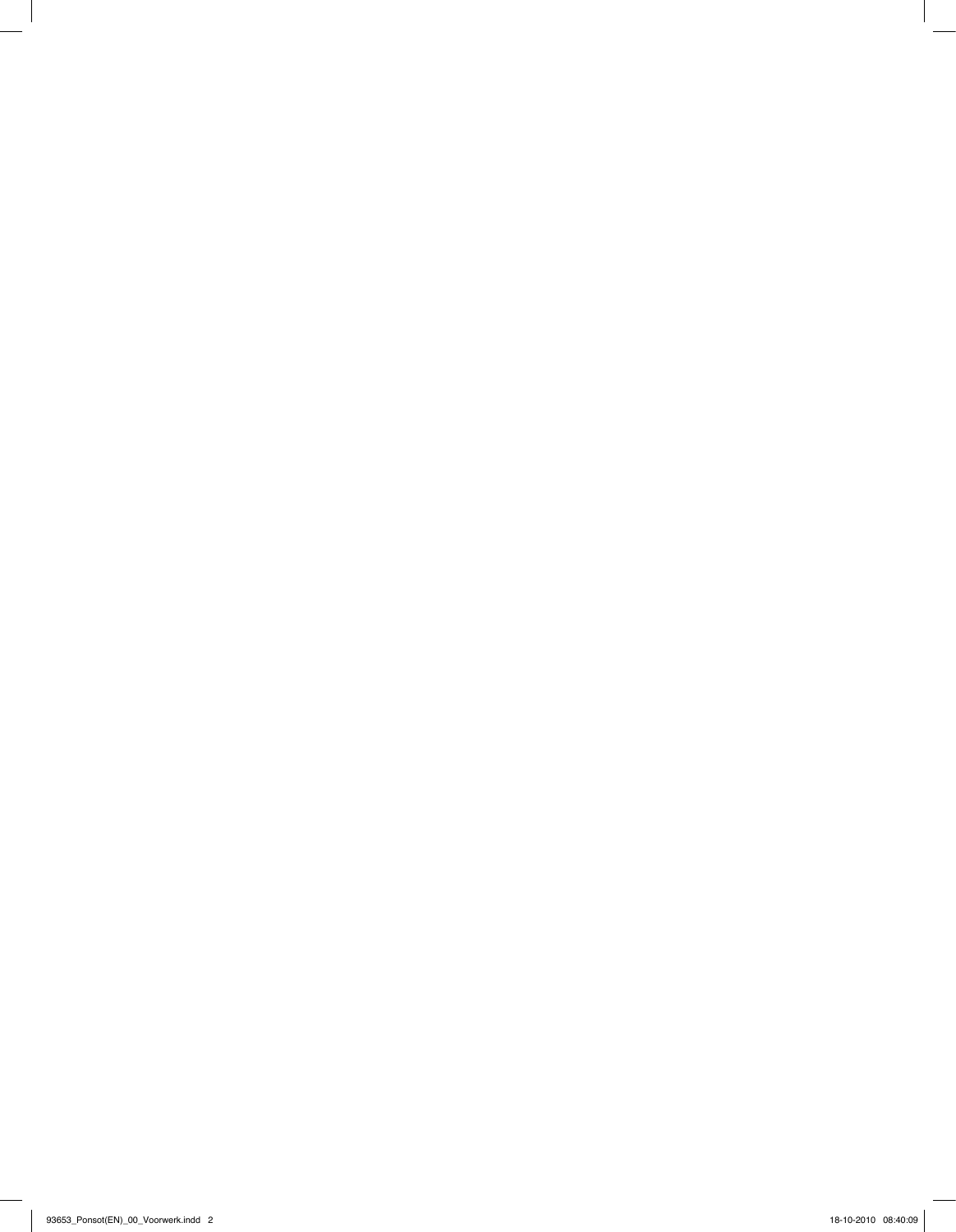## Editing the Bible at the École Biblique et Archéologique Française in Jerusalem

The project of *The Bible in its Traditions* belongs  $\perp$  to a rich experience of editing the Scriptures at the École Biblique et Archéologique Française in Jerusalem. The École Biblique became known to a wide readership because of the quality of the Bible it edited in 1956, 1973 and 1998. To this day, the *Jerusalem Bible*, as it is called, has never stopped being edited, translated and adapted anew.

### **I. A short History of** *The Jerusalem Bible*

This history begins on May 15, 1943, a few months before the promulgation of *Divino Afflante Spiritu*, the encyclical of Pius XII, which in the middle of the war, gave due place to historical criticism in Catholic biblical studies. Father Chifflot (1908-1964)<sup>1</sup> had enough hope to organize the work to be done after the war and in particular to envisage the edition of a Bible that could replace that of Canon Crampon<sup>2</sup> by enriching it with all the discoveries made during the years of the "biblical movement".3 At the time when he began the project, Father Chifflot was the vicedirector of the Éditions du Cerf, owned by the Friars Preachers (Dominicans) of the province of France. Towards the end of World War II, he had persuaded Fr. Roland de Vaux, then the director of the École Biblique et Archéologique Française in Jerusalem, to work with him on this long-term project, which would be the publication in French of a reference edition of the Bible.

At that time, there was no such Bible. Aside from the admirable 17<sup>th</sup> century translation by Lemaître de Sacy (1669-1696), only the Bibles of Segond (1873- 1910) and of Canon Crampon (1894-1904) were available.4 From the point of view of academic rigor as well as from that of historical awareness, both of these tended to make the text uniform, whereas the biblical books are in reality very diverse in style and as literature. The Protestants were on the verge of completing the publication of the Centenary Bible (1917-1948) – excellent from a critical point of view,

but, for the same reason, it lacked funds: the Protestant Bible Societies refused to finance a final edition in one volume. Thus there was room for a new translation of the Bible, which would combine literary quality with the concern for historical criticism.

By bringing together the best specialists for the various biblical books at a time when their small number enabled them all to know one another, the Dominican scholars of the École Biblique succeeded in completing the project a first time after some ten years. The various books were published in installments as fast as the work progressed. The first appeared in 1948, only two years after the project's official launching, and the complete Bible came out in 1956.

With the distance given by the passing of time, it is worth comparing the edition of the Bible that the pioneers of the École Biblique et Archéologique Française in Jerusalem dreamed of and *The Jerusalem Bible* that is available today. For that comparison was the origin of the project to edit *The Bible in its Traditions*. Thus, let us plunge for a few pages into the archives of *The Jerusalem Bible*, which are still nearly entirely unpublished.5

- <sup>1</sup> Cf. Roland de Vaux, "Le P. Thomas-Georges Chifflot 1908-1964", *La Vie Spirituelle* 46 (1964) 517-525.
- <sup>2</sup> François Refoulé, "La Bible de Jérusalem" in the coll., *Jérusalem de la pierre à l'esprit* (Jérusalem: École biblique, 1990) 173-181, p. 174. Refoulé does not give any reference, but he is probably quoting a document that was found in Chifflot's papers.
- <sup>3</sup> Cf. Joseph Trinquet, "Le Mouvement biblique", in C. Savart and J.-N. Aletti (eds.), *Le monde contemporain et la Bible*  (Paris: Beauchesne, 1985) 299-318, pp. 306-8.
- <sup>4</sup> For an excellent insight into the history of the Bible in French, see Philippe Sellier, "Préface", *La Bible, traduction de Lemaître de Sacy* (Bouquins; Paris: Laffont, 1990) XI-LIV.
- <sup>5</sup> We rediscovered them both at the Éditions du Cerf in Paris and at the École Biblique in Jerusalem on the occasion of rendering homage to Dom Henry Wansbrough, the translator of *The Jerusalem Bible* into English. For more details on these archives, see: O.-Th. Venard, "The Cultural Backgrounds and Challenges of *La Bible de Jérusalem*", in Ph. McCosker (ed.),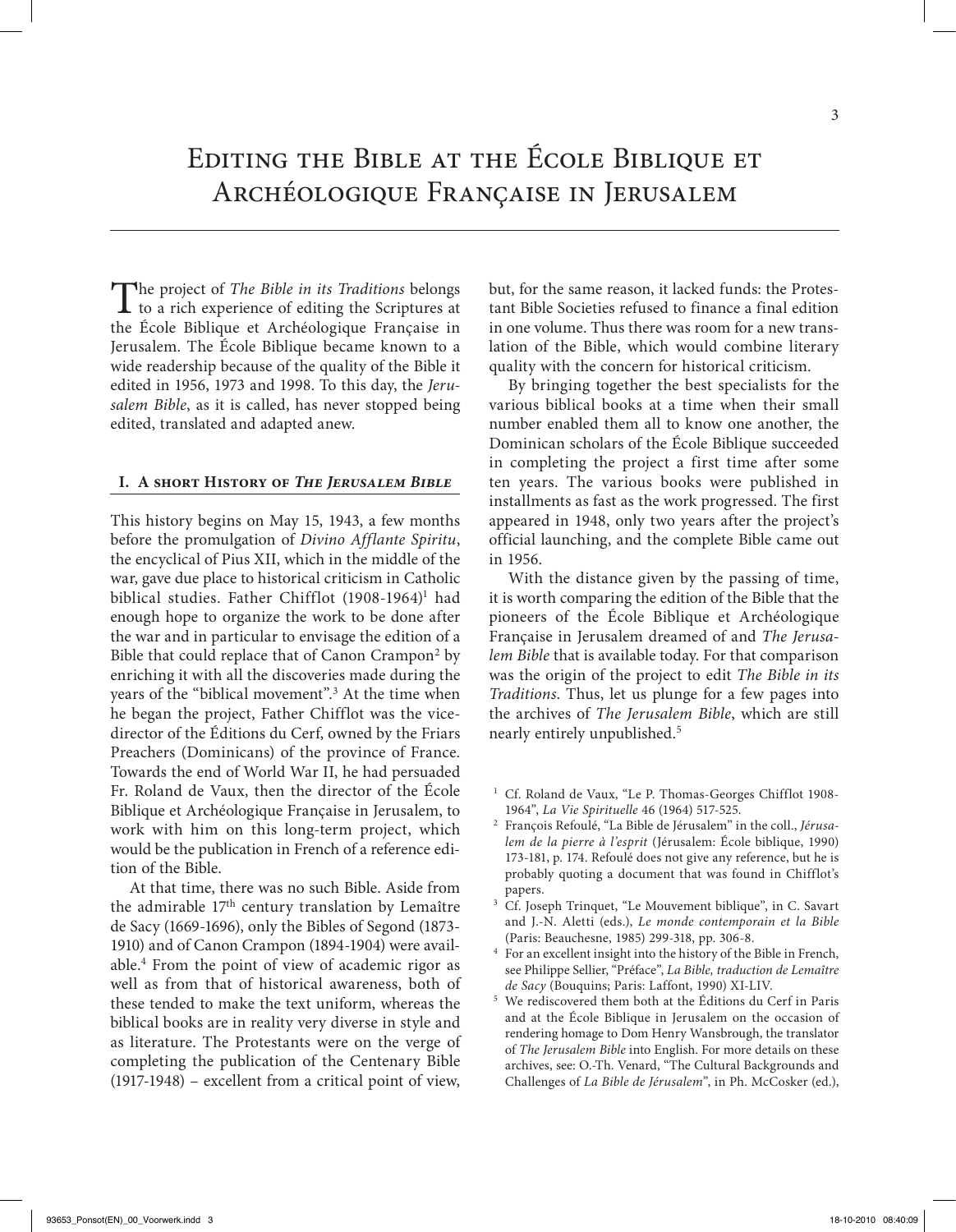#### **1. A scientific, literary and religious project**

From its conception, the project took into account the diversity and significance of the issues at stake. Starting already in the 1940s, the *Bulletin dominicain des éditions du Cerf* presented it as an undertaking that was at the same time religious, scholarly and cultural.6

## *A religious project*

The goal of the Dominicans who initiated the project was clearly religious, as the original title of the Bible suggests: *La sainte Bible, traduite en français sous la direction de l'École biblique de Jérusalem* [The Holy Bible, translated into French under the direction of the École Biblique in Jerusalem]. Even more, the publishers, Le Cerf, made a great effort to promote "the Bible to the Church", publishing a large-format *Jerusalem Bible* in 1959 that was printed artistically and leather bound. They went so far as to organize a parish contest: who could find the most beautiful way to enhance the holy book in its usefulness to the faithful?7

Moreover, by returning to the Hebrew and Greek sources over and beyond the Vulgate, the new Bible represented a model for modern biblical editing and in fact constituted a kind of "vulgate".8 "*The Jerusalem Bible* was born of a desire for communion. If some, as heirs to a long tradition, dedicated their life to the study of the Holy Scriptures, the fruit of their labor must be given to all, to those who are less learned, to those who are not at all learned. What they have acquired with all the strength of their knowledge, with all the patience of their work, must also help us hear the Word of God in the effort of intelligence and finally in the silence of prayer. [This Bible] represents a concrete attempt to establish communication, an exchange between us, and better, fraternal service in the communion of saints."9

Thus, those promoting the project did not forget that they belonged to the Order of Preachers; it was an integral part of their mission, both within and outside of the Church.

#### *A scientific project*

With outside readers in mind, great care would be taken to establish the text: "The *translation* would be based on the original Hebrew, Aramaic, or Greek text, which would be established critically by taking into account the variants and ancient versions. It would attempt to render the text as faithfully as possible, not only as to its meaning but in its rhythm and color as well, in each case giving attention to its poetic elevation or its simplicity, even its prosaic platitude, in a language employing all the resources of the French tongue."10

Thus, everyone could see that the Christian faith does not prevent believers from respecting the autonomy of the areas in which they work – that it does not set up any division in the community between all who honestly seek the truth. Believers themselves would see that they were endowed with a historical culture which henceforth seemed necessary for a true understanding of Sacred Scripture.

The introductions were meant to "place each book of the Bible in its historical and cultural setting. They would analyze its form and content, setting forth its essential doctrine. Filled with an informed criticism, they would assist the modern reader in the difficult task of understanding ancient writers, where the methods of literary composition and the demands of historical precision were very different from ours<sup>"11</sup>

The idea was also to provide notes to oppose every form of fundamentalism, inviting people to read each text in the light of the Bible as a whole so as to grasp all of its meaning.

*What is it that the Scripture Says? Essays in Biblical Interpretation, Translation and Reception in Honour of Henry Wansbrough OSB* (Library of New Testament Studies 316; London: T&T Clark, 2006) 111-134.

- <sup>6</sup> Anonymous text without a title [Chifflot? 1948?], *Bulletin dominicain des éditions du Cerf*, 7, pp. 9-13, here p. 11.
- <sup>7</sup> In Chifflot's files, a treatise with the title "La Bible à l'église" shows photographs of the Bible in various French churches, recalling that Le Cerf went so far as to organize a contest in the places of worship for the best presentation of the Bible for the faithful to read.
- <sup>8</sup> A. Paul, *Le Fait Biblique: Israël éclaté: De Bible à Bible* (Paris: Cerf, 1979) 172-173, and P. Grelot, review of *The Jerusalem Bible* and of the *Osty Bible*, *Revue Biblique* 81 (1974) 103-116, use expressions like "new Vulgate".
- <sup>9</sup> Th. Chifflot, "L'École biblique de Jérusalem et la Bible de Jérusalem", archive document, no date (1960?), p. 3.
- <sup>10</sup> P. Benoit, "Jerusalem Bible", *Review and Expositor* 76 (1979) 341-349, p. 341. Cited henceforth as Benoit, "Jerusalem Bible".
- <sup>11</sup> *Ibid*., p. 342.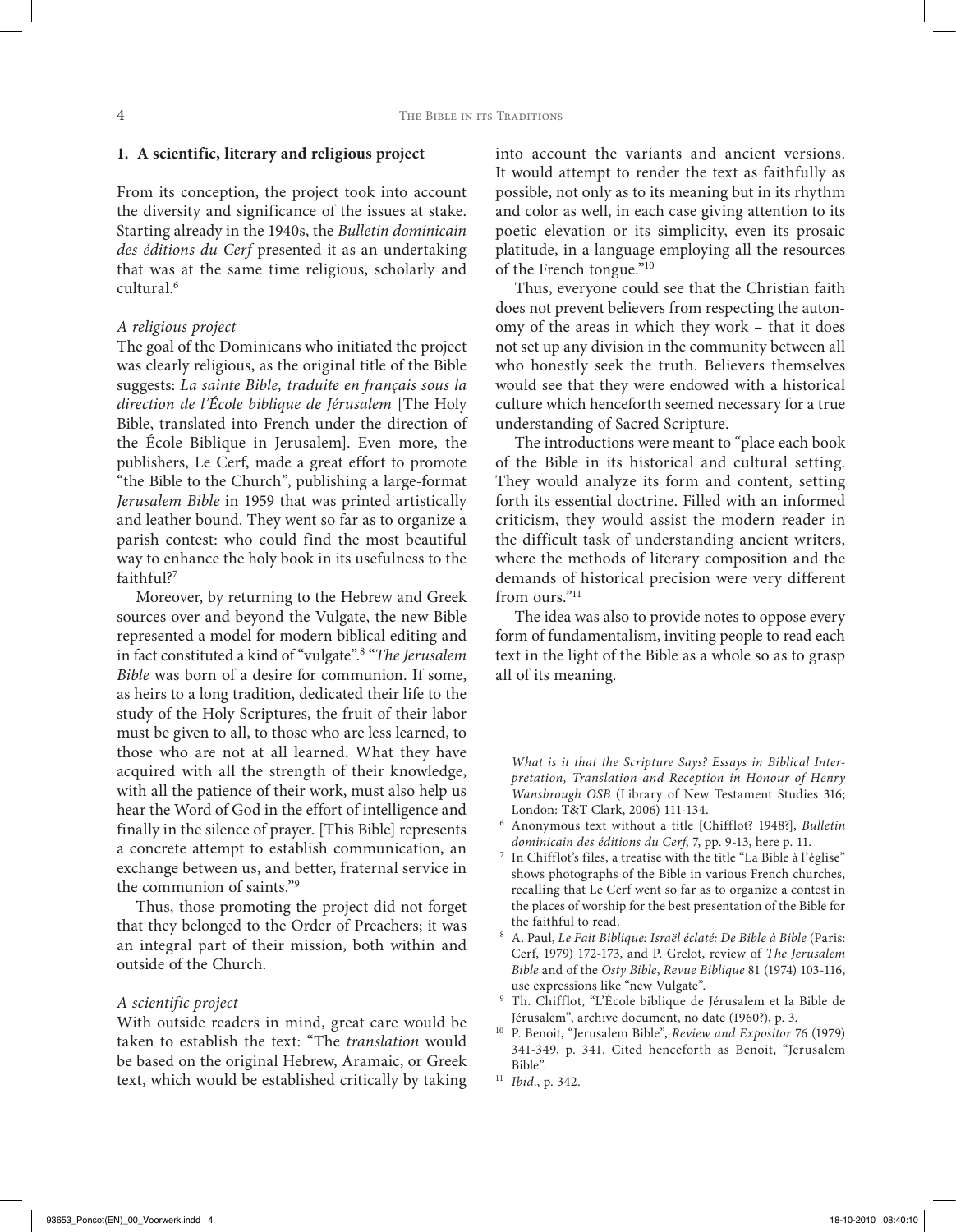## *A literary project*

The cultural concern of the pioneers of *The Jerusalem Bible* can be clearly seen in the fact that they wanted to recruit several well-known authors for the steering committee; these were to be particularly responsible for watching over the literary quality of the text that was edited. In the very first draft of which we have a trace, they are called "Catholic writers" or "good writers".12 Those who did in fact work with the Dominican friars deserved both adjectives: Albert Béguin, Michel Carrouges, Pierre Emmanuel, Robert Flacelière, Stanislas Fumet, Étienne Gilson, Bernard Guyon, Henri-Irénée Marrou, Henri Rambaud, Jean-Claude Renard, Alain-Zacharie Serrand.

The work was also divided up: on the one hand, exegetes would ensure the scientific dimension, and on the other, "accomplished writers would be asked … to evaluate the literary quality."13

As literary secretary of the steering committee, M. Carrouges was in charge of relations with the writers. Except for the notable J.-Cl. Renard, none of these authors was really avant-garde – far from it. Aside from Carrouges and Renard, Emmanuel, Fumet, and Rambaud were without doubt the most aware of the literary dimension of revelation because of their specifically poetic work. However, the archives of *The Jerusalem Bible* only kept traces of Carrouges' activity. The other writers who were recruited – and who were the most active if one goes by their presence in the archives – were specialized in ancient (Flacelière, Marrou), medieval (Gilson), or classical (Béguin, Rambaud, Guyon) thought.

## **2. Clearly identifying what is at stake for hermeneutics**

The presence of scholars coming from various backgrounds, who were freer than the religious in the face of ecclesiastical issues still marked by the after-effects of the Modernist crisis, enabled the editorial committee to ask questions that remain strikingly relevant sixty years later. Father Chifflot one day spoke of the candor and effectiveness of the discussions between the exegetes and personalities such as Gilson or Marrou.14 Marrou, who from the beginning was closely associated with the project for this new Bible, left two working letters<sup>15</sup> in the archives as well as a 20-page response to the preliminary note sent by Chifflot,<sup>16</sup> all dated between 1949 and 1950. In this last study,

the renowned scholar examines all aspects of the publication, from the typography to the theology, insisting everywhere on the need to "avoid scandal [and to] maintain the homogeneity of tradition."<sup>17</sup> He became involved well beyond simple scholarly expertise, to the point of using the Psalter that had been translated by Father Tournay for his own prayer in order to test how inspiring it was before giving his opinion.18

## *The place of history*

At a time when the Catholic intelligentsia, along with a general movement in Western thinking, was fascinated by history, the steering committee received in 1951 a perceptive caution from Albert Béguin: "Historical consciousness can no longer be left out of our activities, but as fruitful as it is among those who master it, it distracts the attention of the others towards quite sterile curiosities. How many classical authors have been ruined for us in this way! And for the Bible, this is far more serious. It is very good to

- <sup>13</sup> Benoit, "Jerusalem Bible", *op. cit.* (n.10), pp. 341-342.
- <sup>14</sup> Anonymous text with no title, *op. cit.* (n.6), p. 11.
- <sup>15</sup> The first letter is a typed manuscript of two pages addressed to Chifflot in response to three installments that had just come out (1 and 2 Cor; Ezek; Koh), headed "Paris, June 6, 49" with a letter-head of the "Université de Paris, Faculté des Lettres: ["University of Paris, Humanities Faculty"] (cited henceforth as HIM, "Paris, June 6, 49"); the second is another typed manuscript of two pages addressed to Chifflot and with the heading "Le Curtillard de La Ferrière, Isère, August 15"; it gives first impressions of the Book of Revelation that had been prepared by Fr. Boismard.
- 16 Henri-Irénée Marrou, 20-page undated response [1951?], headed only by "Le Curtillard de La Ferrière (Isère)". Cited henceforth as HIM, "Le Curtillard" to Th. Chifflot, "Note préliminaire en vue de l'établissement d'une 'édition manuelle' de la Bible de Jérusalem" ["Preliminary note in view of establishing a "manual edition" of the Jerusalem Bible"] (typed manuscript, twelve pages, undated).
- <sup>17</sup> HIM,  $\sum_{i=1}^{n}$  Curtillard", *op. cit.* (n.16), p. 4
- "I am only formulating these criticisms after long usage; I have not stopped using this text for many months, and as time passed, I had a painful feeling of frustration; praying with this psalter is infinitely more arid, less enriching than with the Crampon or the Pianum (I do not speak of the Vulgate with its obscure scintillating misinterpretations)." (H.-I. Marrou, "Note sur le livre des Psaumes" ["Note on the book of Psalms"] attached to HIM, "Le Curtillard", *op. cit.* (n.16).

<sup>12</sup> "Traduction française de La sainte Bible sous la direction de l'École biblique de Jérusalem", working note with no mention of the date [1946?] and no signature [Th. Chifflot?], pp. 1-2.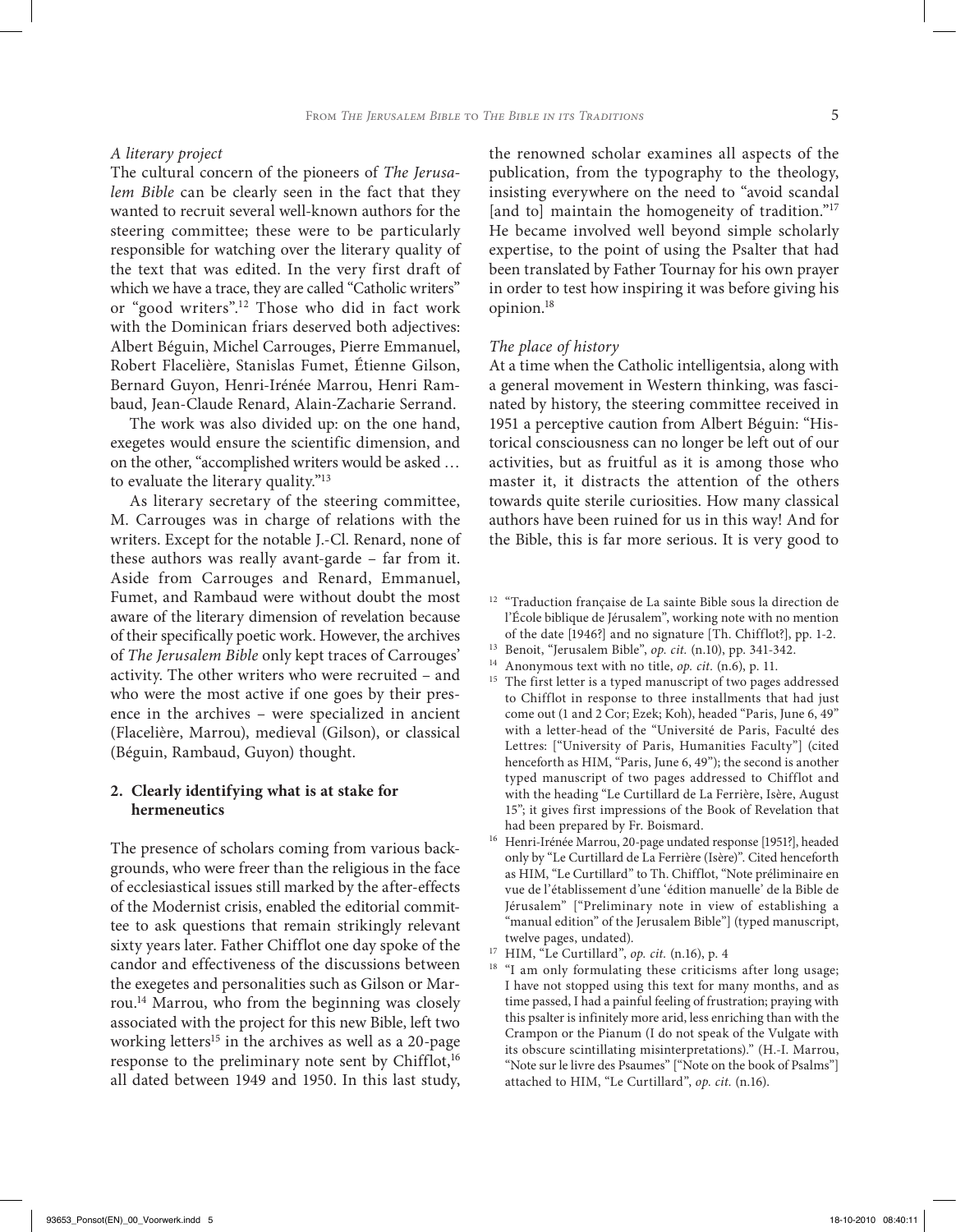want to make it more widely read, but if that happens in order to make it an object of superior entertainment, it would be just as well to return to ignorance of it and to the time when the average Christian was satisfied with the texts included in the liturgy. The risk is to get the average Christian used to removing to historical distance texts that should help him precisely to situate it anew in a constant present. 'Jesus in his time', as someone else says! That is to say, the Jesus who is contemporary with Augustus and Tiberius. But what we have to find again is Jesus *hic et nunc*."19 A little further on in the same letter, the Pascal specialist Béguin insisted on the half-wisdom that a too systematically historicizing annotation risked inducing among the readers: "The reader who is not trained comes to the point of never reading the text in its continuity anymore. Through scruple or through conscientious instinct, he automatically "goes to see". Thus he is invited to a reading that is half-learned, which is the worst stumbling block: he will not be more capable of understanding the scientific and critical questions, and he will lose the ability to read the Bible 'like a novel'. But one must be able to read it like a novel."20

#### *The choice of text*

In an anonymous, undated note, "Traduction Française de *La Sainte Bible sous la direction de l'École Biblique de Jérusalem"* ["French Translation of *The Holy Bible under the direction of the École Biblique in Jerusalem*], the trust placed in the conclusions of textual criticism is clearly stated: "The translation will be made from a critically established text [*sic*]. The commonly accepted corrections will be kept. Sobriety as regards conjectures not supported by the translations will be maintained. Adventurous reconstructions will be avoided. In the hopeless passages, it is better to put suspension points than to substitute oneself for the sacred Author; then in a footnote, a literal translation of the received text can be given and a reconstruction suggested."

In the same spirit, together with his other academic colleagues and based on his experience as a philologist, Marrou asked for the utmost sobriety: "We are bringing the Bible, the text itself, and not (which seems to me to be hardly an honest operation) what we experts think it is today in the present state of research; hypotheses, conjectures, historical considerations or literary history, all that is 'human, all too human'; we do not have the right to sell forcefully our little personal ideas to a public that is asking us for the word of God (I'm exaggerating a little; but that is in order to make 50% allowances!)."21

It was clear that "literary" meant something quite different to the exegetes, who were passionate about criticism, and to their academic colleagues, as the quotation marks used by Albert Béguin in a petition testify: "For goodness sake, let us impose on ourselves the strictest sobriety here. In my opinion, everything that has to do with 'literary' criticism can be greatly shortened without causing any damage, and it would even bring serious advantages."22 For them, "literary" did not mean "having to do with hypotheses as regards the genesis of the text", but rather "having to do with the poetry of the text". Marrou never stopped reminding the group of the legitimacy of poetry and of the literary importance of processes as simple as repetition or asymmetry – where textual and "literary" criticism saw corruptions or errors in transmission. Comparing the biblical text with the greatest works in literature, he commented that the number of corrections or conjectures by his exegetical colleagues came as much from cultural and rhetorical prejudices as from philological science. Thus "Father Tournay seem[ed] to Mister Marrou to be too sure of his poetry."23 We shall return to this.

## *Translation between science and art*

As to the translation, very soon people were aware of having to make a choice. The desire to write in "beautiful" French brought with it the risk of impoverishing and vulgarizing the inspired word and of dismembering specifically biblical concepts. "Attention will

<sup>&</sup>lt;sup>19</sup> Albert Béguin, hand-written six-page letter with the letterhead of the review *Esprit*, dated September 6, 1951 and addressed to Father Chifflot in response to a note for the manual edition of *The Jerusalem Bible*, which had been sent to him (cited henceforth as: Béguin), pp. 2-3. The author is referring to the success in the bookstores of Daniel-Rops, *Jésus en son temps*.

<sup>20</sup> *Ibid*., p. 3.

<sup>21</sup> HIM, "Le Curtillard", *op. cit.* (n. 16), p. 6.

<sup>22</sup> Béguin, p. 6.

<sup>23</sup> "Remarques formulées par le Comité Directeur de la traduction de la Bible, pendant l'année 1946/47" ["Comments expressed by the steering committee for the translation of the Bible in the course of the year 1946/47"], anonymous text, p. 2. Cited henceforth as: "Remarques".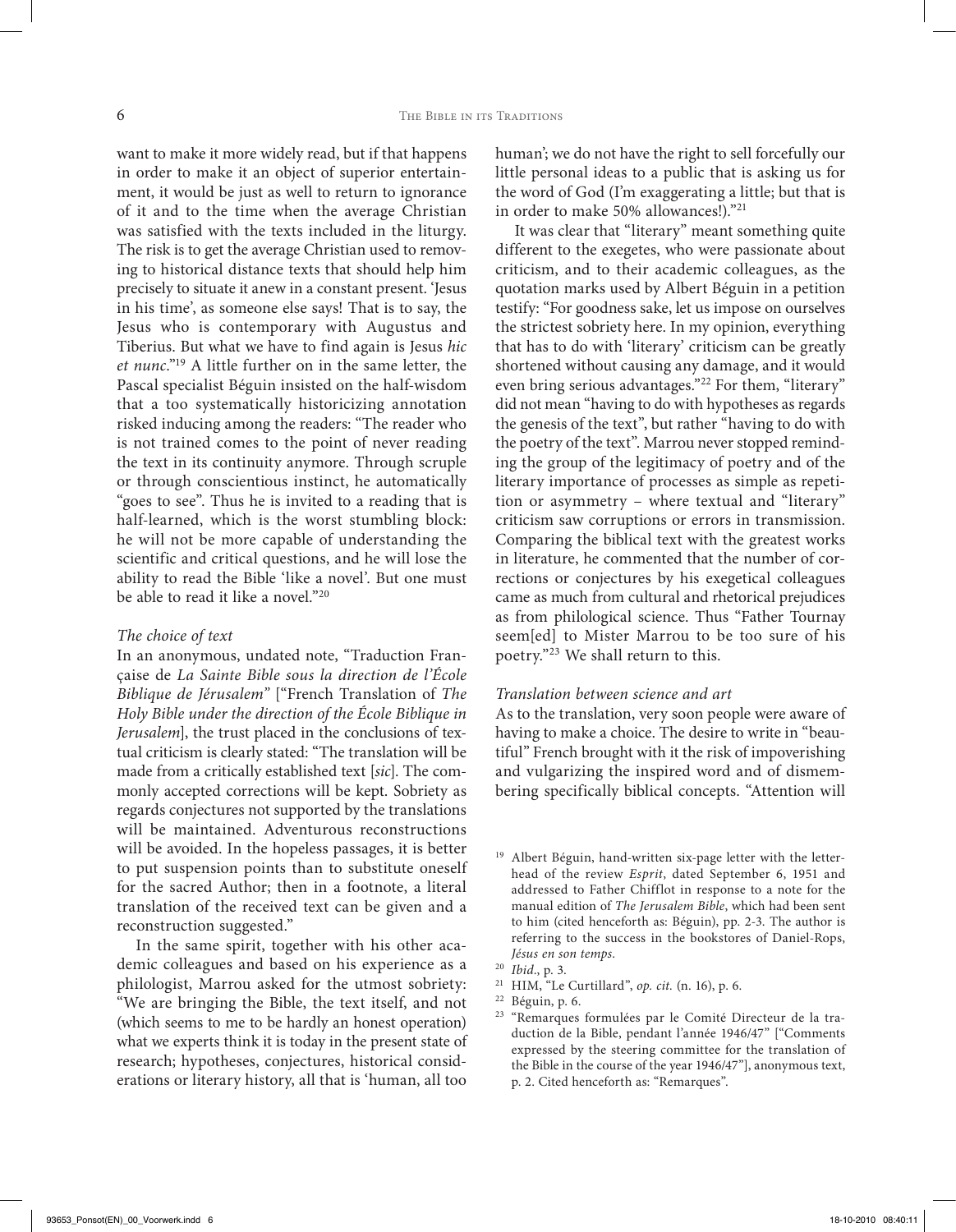be paid to preserving the abrupt and strong character of the Hebrew, the suppleness of the Greek in certain books. A flat original must remain flat in translation, but the poetry must not become prosaic."24 But in wanting to give a taste of the original at any price, was there not the risk of transforming the French into hideous jargon? The same 1946 working document ends with a double denial: they did not want to deprive the books of their color and singularities by translating them too sleekly, nor did they want to write an unintelligible French under the pretext of being more faithful to the original. They placed themselves between two extremes: the translations of the 17th century and *Genesis*, recently published by Edmond Fleg.25

Father de Vaux believed that he could suggest a third way. "There is the famous dilemma: 'Translation into *beautiful* French in which consequentially [sic] the translator's style replaces that of the author, or a translation that sticks to the text, even if the laws of the French language have to suffer a little. I believe that between these two extremes there is a middle way, and that is the one I desire for our Bible: a translation into *good* French, which is to say correct French, which keeps the savor of the original text, an expression of a different culture from ours, which respects the inequality of the ancient text's style.' (Letter of March 15, 1947 from Fr. de Vaux)."<sup>26</sup> Thus the group was well aware of the necessity to make a fundamental choice between allegiance to an inveterate convention of "*correct* French" and the audacity of inventing new ways of speaking or writing French.

## *The cultural challenge*

If Marrou is to be believed, the question was to "recreate a biblical culture". That presupposed that the little that already existed was respected: it demanded that the phrases that had become traditional, such as "vanity of vanities" or "valley of tears" be kept, at least in notes.27 While it was impossible to translate each word systematically by the same word, translators should come as close to this as possible, following the example of the Septuagint.<sup>28</sup> All the members of the steering committee agreed in preserving certain Semitisms that had become "biblicisms" in French, but not without reservations. "Thus 'the bosom of Abraham', 'Let your loins be girt', 'the horn of salvation' will be kept (while explaining them in a note, of course)."29

However, the literary specialists in the steering committee had in mind a more ambitious project. "Some (Mr. Marrou) even wanted to go further: to try by means of the literal translation of most of the Semitisms to recreate a biblical culture (which the old translations in Germany and in the Anglo-Saxon countries did)."30 For from the Vulgate to Luther's Bible, the great biblical translations played a major role in the respective cultures in which they were created. They profoundly colored the target language and gave the culture that produced them stories, personalities or ways of speaking that permeated even to folklore.

Ever since Saint Jerome, translating the Bible has led to introducing new ways of thinking one's own world, even to new ways of speaking and writing one's own language. As disgusted as he was with the old Latin translations,<sup>31</sup> through contact with the Sacred Scriptures, the Ciceronian Jerome ended up inventing a new way of writing Latin. Strange as it may seem, his desire to be faithful to the biblical text at the expense of classical rules of elegance led him to invent a language that responded perfectly to the classical ideal of a popular language acceptable to the good taste of the scholars.32

Now "in France, the Bible was never the literary monument that it is in England and Germany. There is this serious point: it cannot be *quoted*. When an English person quotes a verse of Scripture, he

- <sup>24</sup> "Traduction française de La sainte Bible", *op. cit.* (n. 12), p. 4.
- <sup>25</sup> "Remarques", *op. cit.* (n. 23), p. 5. At the time, André Chouraqui had not yet published his odd etymological translation, otherwise his name would without doubt have appeared here together with that of Fleg (Cf. Edmond Fleg, *La Bible. Le Livre du Commencement* [Paris: Minuit, 1959] and A. Chouraqui, *La Bible: traduction définitive* [Paris: Desclée de Brouwer, 1989]).
- <sup>26</sup> "Remarques", *op. cit.* (n. 23), p. 1.
- 27 HIM, "Le Curtillard", *op. cit.* (n. 16), p. 4.
- <sup>28</sup> *Ibid*., p. 5.
- <sup>29</sup> "Remarques", *op. cit.* (n. 23), p. 4.<br><sup>30</sup> Ibid
- $30$  *Ibid.*<br> $31$  **In b.**
- <sup>31</sup> In his famous *Letter to Paulinus of Nola*, Saint Jerome speaks of the *simplicitas et quaedam vilitas verborum* of the Bible. He needed time to discover there the literary beauties of which he was fond – not without ambivalences, as the nightmare he reports in *Ep* 22 shows.
- <sup>32</sup> Cf. Alain Michel, *In Hymnis et Canticis: culture et beauté dans l'hymnique chrétienne latine* (Philosophes médiévaux, 20; Paris: Vander-Oyez; Louvain: Publications Universitaires, 1976) 41-43.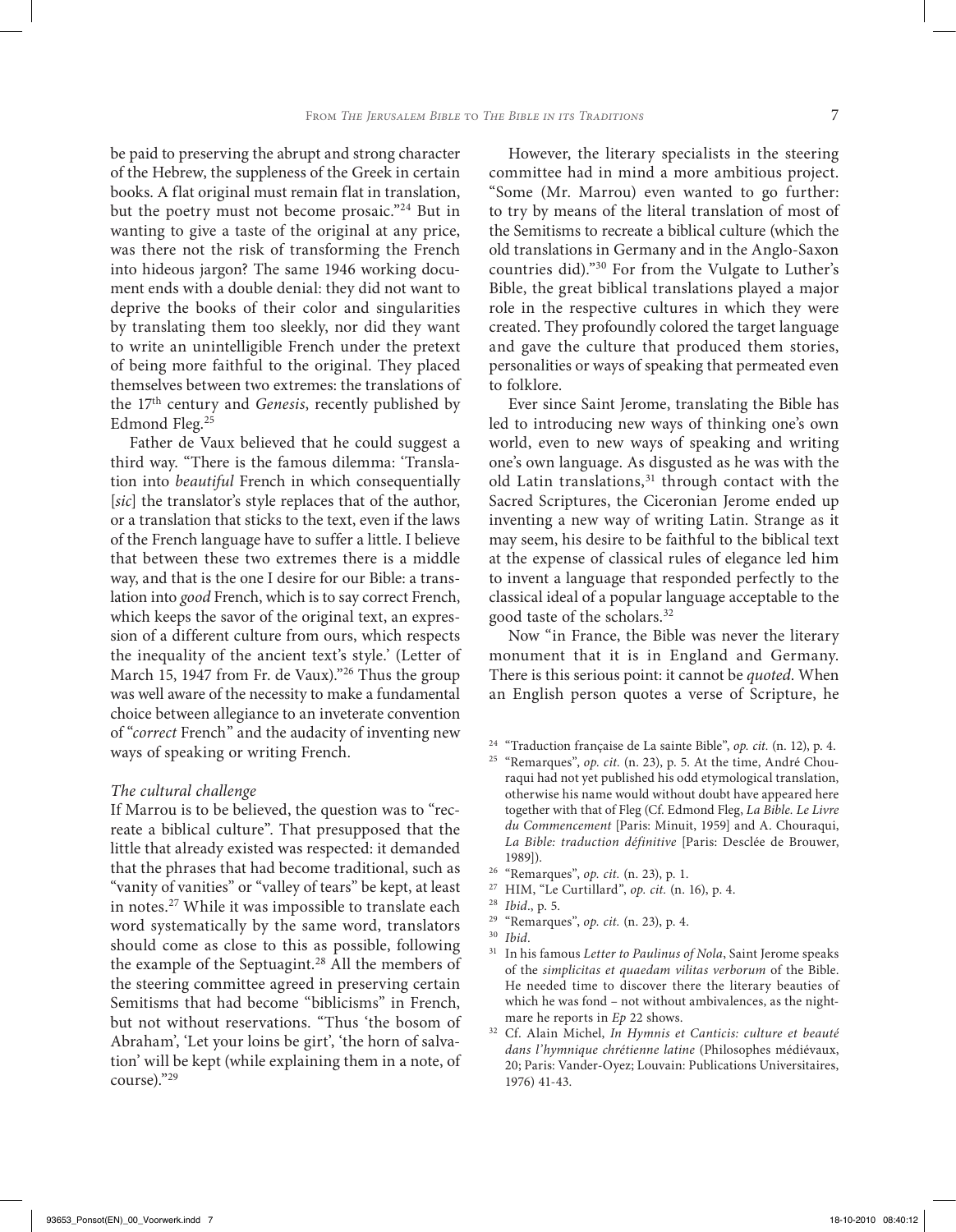reproduces words and the order of words with scrupulous respect, a translation of genius. In France, the text that comes to mind is a more or less precise recollection of… Crampon."33 Also, if Marrou and his literary colleagues are to be believed, a good translator should consider himself to be an author: "a translation is lifeless if it is not the work of a writer, and thus in part an original invention,"<sup>34</sup> as Albert Béguin wrote. The same author also demanded that translators be responsible for establishing the text that is presented to the reader, without laying upon the latter the burden of notes which he would not be able to carry: "Why invite him to check what in his semi-ignorance he is incapable of judging?"35

In short, the literary people who advised *The Jerusalem Bible*'s steering committee were more aware of the poetic dimension of revelation than the committee. On the one hand, the scholars who were fond of "historical consciousness" and of "exegetical science" wanted to carry out the scholarly program set out by Pius XII in *Divino Afflante Spiritu* in order to catch up on the delay of Catholic scholarship in the biblical domain. On the other hand, the great academics or the recognized authors, who had nothing to prove as regards their own science, noted in their respective domains the limitations of historical commentary on works, whose religious importance was also linked to their poetic strength.

## **3. The choices made in the 1940s and their limitations**

At the time *The Jerusalem Bible* was launched, science and reason had the upper hand: they seemed capable of succeeding in all the battles which literature and religion might have tried to fight with them. Looking back, they seem to have dominated the choices made in the initial phases of *The Jerusalem Bible*.

## *The text: critical recklessness?*

Marrou "as a historian" wrote a comment that Claudel would certainly have signed as a poet: "I spend my time protesting against the pride of the philologists who see themselves a little too easily as the Holy Spirit: their conjectures are worth the time they remain in fashion; our text, under the pretext of being

'up to date in science' must not have aged in two years!"36

The great trust that was placed in the results of criticism shows up clearly in the "Rules for the Translators" that accompanied the project's first draft. The translators were invited to place their entire trust in the critical editions, and "in hopeless cases" to leave a line of suspension points in the text rather than to translate the received text; this would be relegated to the notes.<sup>37</sup> Further on, they were urged straight out to *clarify* the original text: "The changes in persons will be explained if the original leads to confusion; the phrases will be broken up or the proposals connected according to the laws of French syntax, for these modifications are not infidelities; they are the work of a true translator!"38

In a response to various translation drafts that Father Chifflot had sent him, Marrou judged this way of getting past a difficulty from an academic point of view: "This freedom in relation to the witnesses of textual tradition reminds me of the errors in the older literary criticism of the Latin and Greek texts."39 He considered this to be naive from the poetic point of view: "After all, why would the Spirit not dictate to him a limping rhythm, but one rich in meaning? (What do we know about it?) Are the corrections or glosses that are introduced afterwards and that enrich the meaning necessarily corruptions? Could they not also be inspired? Such a composition

- <sup>33</sup> Julien Green, *Journal: 1943-45* (Paris: 1946) 241-242, recounting a conversation with André Gide on October 16, 1945.
- <sup>34</sup> Béguin, p. 5.
- <sup>35</sup> *Ibid.*, p. 4. Analogously, from the political category the author uses the expression "semi-skilled" that was suggested by Pascal to designate those who, having understood a part of social reality (for example, the arbitrary nature of power that is in place), hasten to denounce its imperfections without taking the time to think about the practical and social consequences of their denunciation, which risks precipitating a war of all against all. The semi-skilled are distinguished from the simply ignorant, but also and above all from the truly skillful. The latter are well aware of the limitations of reality, but respect the conventional order of things with a lively awareness that the height of knowledge is always a learned ignorance (cf. Blaise Pascal, *Pensées*, fragments 263-264).
- 36 HIM, "Le Curtillard", *op. cit.* (n. 16), p. 4.
- <sup>37</sup> "Traduction française de La sainte Bible", *op. cit.* (n. 12), p. 3.
- <sup>38</sup> *Ibid*., p. 4. <sup>39</sup> *Ibid*.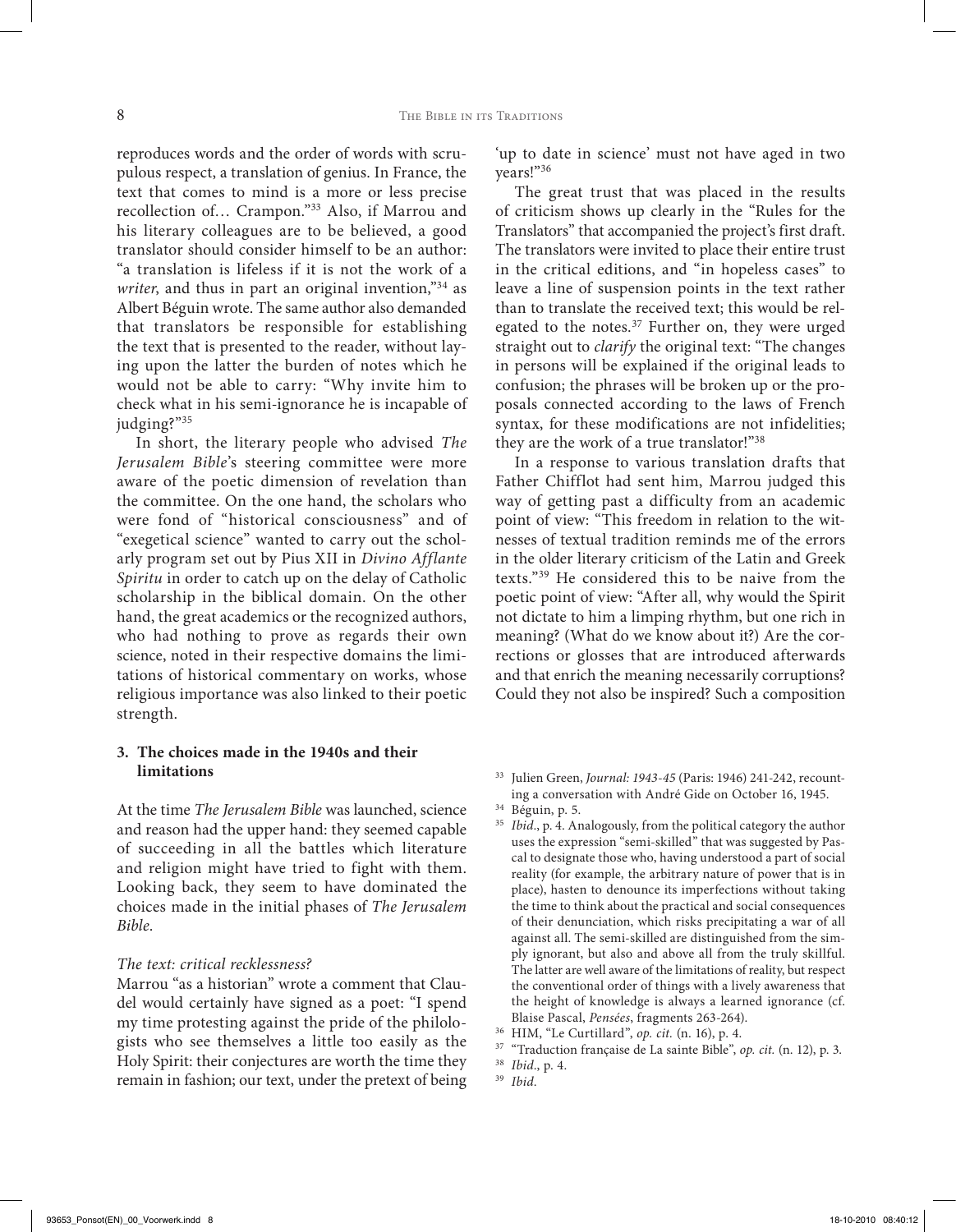'method' would not be surprising in any way; literary history often shows us the poetic beauty and darkness that are acquired at the price of deletions and alterations in what starts as a more banal text (I am thinking of the successive texts of 'L'Après-Midi d'un Faune' as edited by Dr. Mondor)."40

Above all, he considered this to be harmful at the religious level. The renowned patristic scholar was annoyed by the exegete's audacity, which he described ironically in these terms: "Father Tournay is not respectful enough of the New Testament's authority: his commentary, which accumulates the references (*acerbit cadavera –* you said it!) does not bring out the very solemn explicit quotations from our Ps. [in the New Testament]."41 He issued this severe judgment: "We were expecting a translation from Father Tournay; he proposed to us a reconstruction; we wanted to make *the* Psalter available to the French reader, that is to say the text which the Church venerates and uses by this name, and we have printed *a* Psalter, the Tournay Psalter, which is *one* hypothesis, as remarkable as it might be technically, but which we cannot spread among the public by giving it, through our adoption of it, an authority that it cannot claim to have."42

## *The translation: choosing good French or beautiful French?*

The writers were urging to a fundamental audacity, that of inventing biblical French rather than conforming to rules that were too conventional. But in spite of the desire to distinguish between the necessary "good" French (grammatical French) and "beautiful" French, which risked ending up with translations that were too uniform, it is clear that the rules given for translation were at least as much stylistic as grammatical.43

If the only fixed rule had been grammatical correctness, this would have made it possible to vary the levels of language, from Mallarmean Hermeticism to Celinian prosaicism, from Proustian abundance to Durasian terseness (which was in gestation then!). For several contributors, it was necessary to invent a new kind of French. "The Septuagint system (taking a Greek word as the mechanical equivalent of such and such a Hebrew word, and willy-nilly introducing it wherever the Hebrew word appears) ends up with a language that is at first sight barbaric, but for the initiated, it preserves much of the richness of the original. […] Of course this is not to defend the paradox of the inspiration of the Vulgate's mistranslations that was dear to Claudel!"<sup>44</sup> Even though he denied having a position that was too close to Claudel, Marrou proved to be as sensitive as the great poet to Scripture's special poetry.

It was necessary to keep the poetry of traditional literalism. For example, instead of the flat translation of Ps 84:6-8 as "valley of nettle trees", Marrou asked that "valley of the weeper" be kept; in the same way, he regretted that *de virtute in virtutem* was reduced to "from terrace to terrace". In the margin of Marrou's text, Chifflot rapidly noted: "Tournay maintains, cf. Abel RB 1947 (521-533)." The hermeneutic weight of Marrou's objection was ignored: to his comment based at one and the same time on poetry and on piety, a simple scholarly note was opposed!45

Systematic anaphora had to be dared: ever since the beginning, Marrou had stood up against "the *scholarly* prejudice that condemns repetition, a prejudice that is more wide-spread in French than in any other language."46 However, the process of repetition was not trusted: after Marrou's comment, the "Remarques" of 1946-47 add: "nevertheless, the prejudice really does exist in French; it is so profoundly rooted that in most cases it must be taken into account."47

- 40 HIM, "Note sur le livre des Psaumes", attached to HIM, "Le Curtillard", *op. cit.* (n. 16).
- 41 HIM, "Remarques sur le Ps 119 *Dixit Dominus*" attached to HIM, "Le Curtillard", *op. cit.* (n. 16).
- 42 HIM, "Note sur le livre des Psaumes", attached to HIM, "Le Curtillard", *op. cit.* (n. 16).
- <sup>43</sup> This kind of confusion was only clearly detected thirty years later, in the analyses of the "new criticism" (cf. Roland Barthes, *Sade, Fourier, Loyola* (Paris: Seuil, 1971) 45-47; "Ecrivains et écrivants", *Essais critiques* (Paris: Seuil, 1964) 147-154; and *Le degré zéro de l'écriture* (Paris: Seuil, 1953).
- 44 HIM, "Note sur le livre des Psaumes" attached to HIM, "Le Curtillard", *op. cit.* (n. 16).
- <sup>45</sup> "Comments on the *The Jerusalem Bible* installments published recently (meeting of the steering committee on January 16, 1951)", p. 2.
- <sup>46</sup> "Remarques", *op. cit.* (n. 23), p.2. In the same way, he refused to let the biblical translation become a scholarly exercise in which the student must absolutely show his master that he has understood well all the nuances, thus translating into a very heavy language (*ibid*., 3).
- <sup>47</sup> *Ibid.*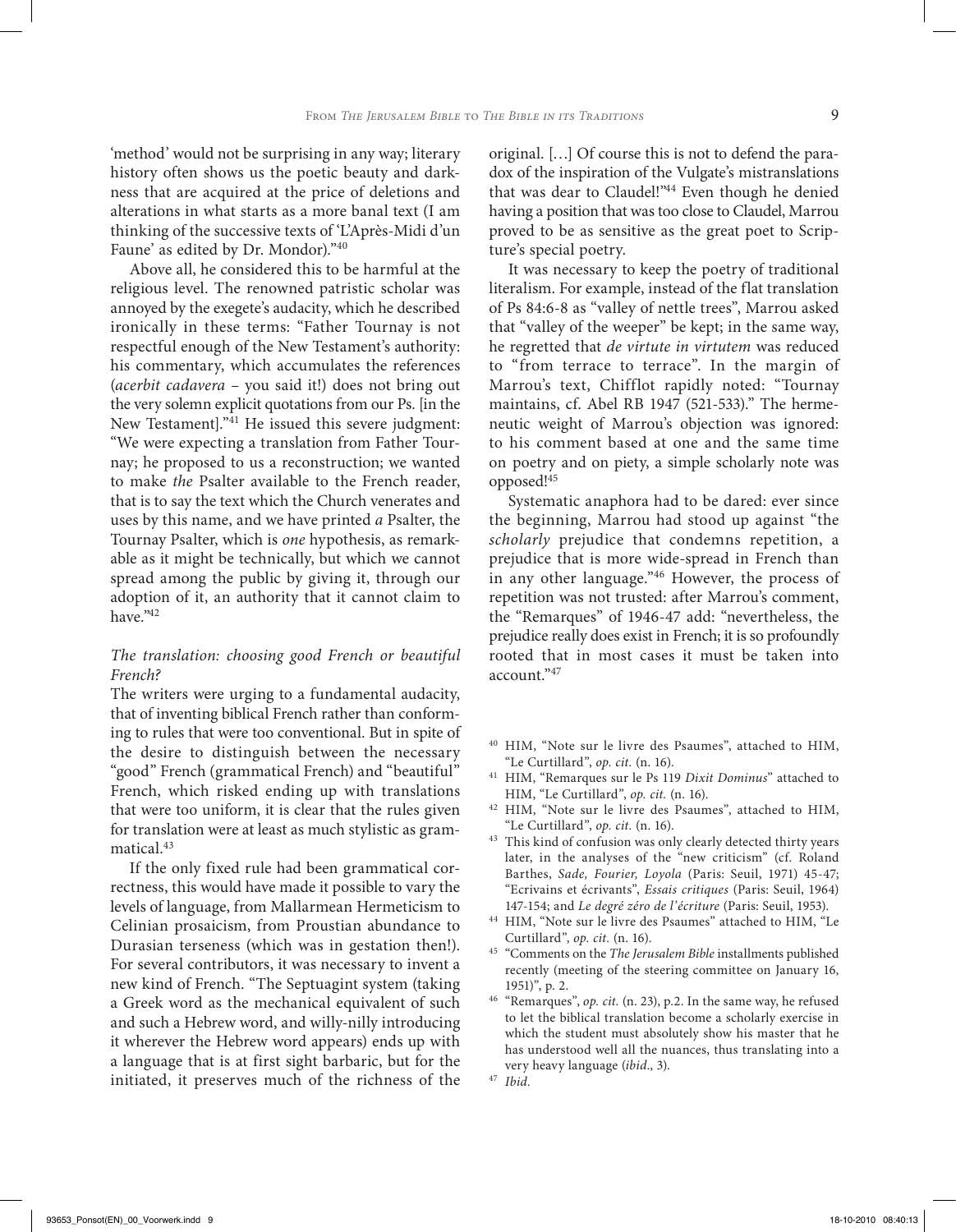Some Hermeticism had to be risked: Michel Carrouges wanted a direct translation that preserved the "mystery" of biblical symbols.<sup>48</sup> He deplored the translations and notes that tried to *explain* these symbols instead of letting the reader *experience* their meaning.49 He too believed that a true biblical recasting of the French language should be attempted rather than aiming for a translation that was as clear as possible. But perhaps in reaction against certain unfortunate attempts like those of Fleg to render the "Hebrew genius" into French, or against the Baroque and polemical exegesis of Paul Claudel, several possible French poetic renderings were dismissed by the main translators as leading to horrible jargon. Finally, a French style that was in conformity with certain academic criteria following the neo-classical rules for beautiful language was preferred.

## *The annotation: the exegete's omnipresence*

Thus, while inventiveness was encouraged, literary creativity was muzzled. Consequently, it was no surprise when the balance between the text and the annotations was overthrown quite quickly in favor of the latter, since this corresponded so greatly with the thirst for newness and the expectations of an entire public: "Public reception showed that readers gave more importance to the annotation, that in their eyes it was even the principal contribution of the new Bible. In response to this appeal, the notes underwent gradual development in the course of publication; this, to be sure, without relaxing in the least the care accorded to the translation."50 Over the course of the years, *The Jerusalem Bible* became the main vehicle for critical hypotheses in Catholic circles. Parallel to that, the public itself gave the work a more secular name: already in the 1960s, *La sainte Bible, traduite en français sous la direction de l'École biblique de Jérusalem* [The holy Bible, translated into French under the direction of the École Biblique of Jerusalem] became *La Bible de Jérusalem* [The Jerusalem Bible], a simpler (and more ambivalent $51$ ) title that was also less religious.

The book's design evolved in the course of the various editions. According to its promoters, *The Jerusalem Bible* met the "expectations of a wide educated public".52 The scientific aspect of the first installments and of the first edition in one volume corresponded well with the optimistic mentality of the post-war generations: finally it was possible to read the "true" text, and the "true" history was accessible. The 1973 and 1998 revisions also reflected the spirit of the time, attempting to "comply with the desires of contemporaries for a more literal translation"53 in the former, and giving a less unified vision of the origins of Christianity and of the biblical canon itself in the latter.

#### *Under-estimating the cultural weight of tradition*

Unfortunately, in spite of the warnings by the steering committee's literary advisers, a certain depreciation of tradition went hand in hand with the trust that was placed in modern criticism.

Father Chifflot's archives contained a letter that did not come from an author who was recruited by the steering committee. This is a short message addressed to Father Maydieu, the editor at Le Cerf, by an incensed Paul Claudel. The renowned poet had just received the very first installment (*Haggai, Zechariah, Malachi*) and was shouting out his indignation over the translation of Zechariah 13:6. Following historical research, the choice had been made to translate a passage that literally says "What are these wounds between your hands/arms" [*ben yadekha*] as "And if he is told: What are those wounds on your body?, he will say: Those that I received among those who love me"<sup>54</sup>, with a note inviting the reader to see there either a prophetic custom of selflaceration or an allusion to squabbles among friends – where centuries of textual translation ever since the Septuagint and the Vulgate had kept the translation "in the midst of your hands", which constituted an obvious christological prophecy of the cross: "Then

- <sup>49</sup> For example, he rejected the "eyes burning with anger", which replaced the "eyes like a blazing flame" (Rev 19:12) or the prosaic reduction of "the sea" (Rev 21:1) to a "symbol of instability" (*ibid*., p. 3).
- <sup>50</sup> Benoit, "Jerusalem Bible", *op. cit.* (n. 10), p. 345.
- <sup>51</sup> There is another *Jerusalem Bible* that was edited by Harold Fisch (Jerusalem: Koren, 1962) and is a revised version of Anglo-Jewish Bibles that are wide-spread in the Jewish homes and synagogues of the English-speaking world; it is based on *The Jewish Family Bible* by M. Friedlander (1881).
- <sup>52</sup> "Traduction française de La sainte Bible", *op. cit.* (n. 10), p. 348.
- <sup>53</sup> Benoit, "Jerusalem Bible", *op. cit.* (n. 10), p. 348.
- <sup>54</sup> *Aggée, Zacharie, Malachie*, translated by A. Gélin (Paris: Cerf, 1948), p. 54.

<sup>48</sup> Michel Carrouges, typed document of ten pages accompanied by a short hand-written letter dated simply "Monday", p. 2.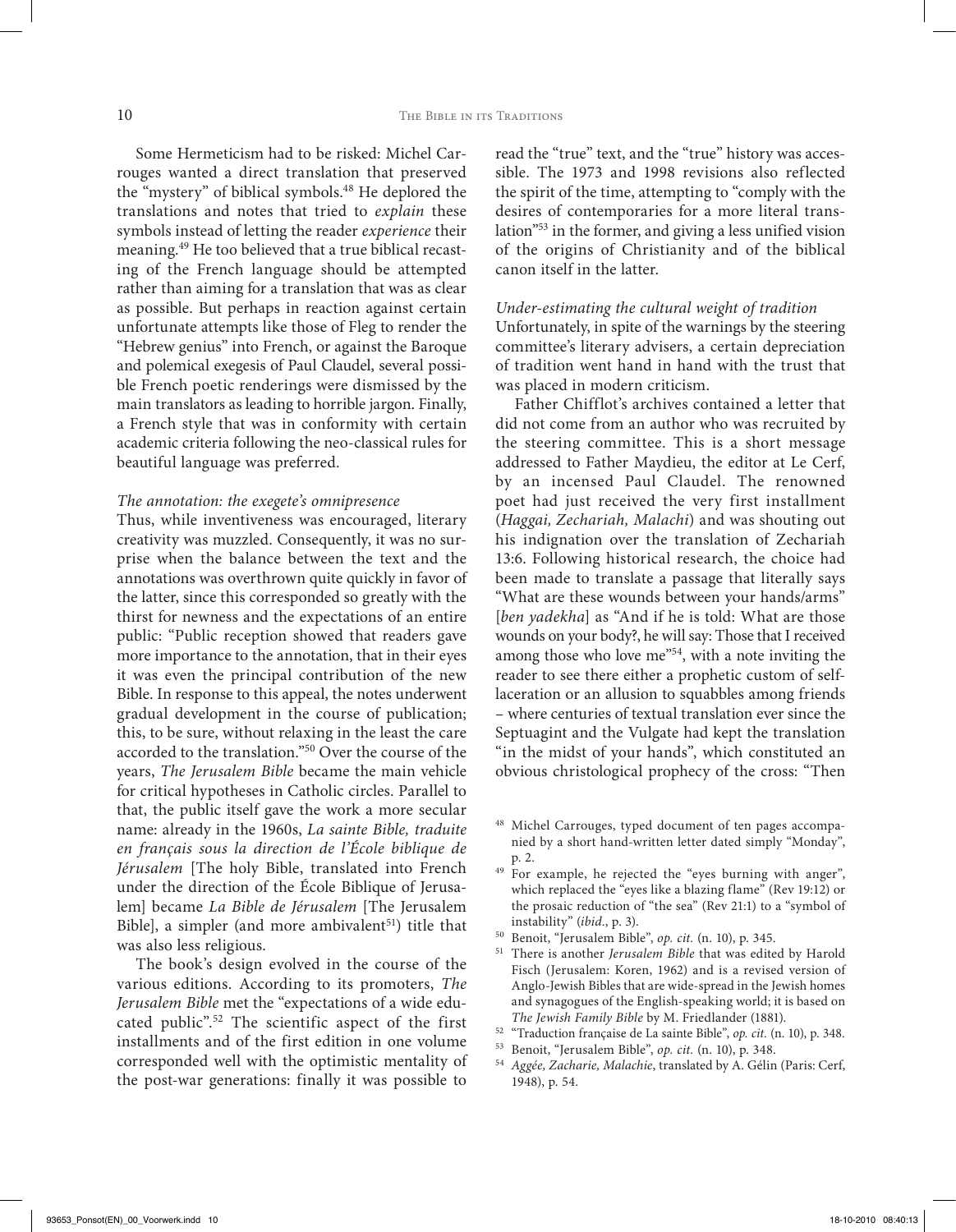he will be told: Whence come these wounds that you have in the midst of the hands? And he will answer: I was pierced with these wounds in the house of those who loved me."55

Claudel was categorical: "This is a real *forgery* in such an important matter! And it gives a sad inkling of the rest of the work."56 The poet's severity was echoed by minds as open as the Jesuit patristic scholar Jean Daniélou<sup>57</sup> or the great Dominican theologian (and supporter of Father Chifflot) Yves Congar. He also deplored the lack of a mystical sense and of christological references in these first installments, asserting that only messianic typology makes it possible to grasp the "real meaning" of the Bible.<sup>58</sup>

In the midst of the steering committee, Henri-Irénée Marrou affirmed that "a translation of Scripture that is really Catholic must place a text into the hands of the faithful, which is not naked, but, as it were, clothed in tradition."59 When he gave his verdict on the Tournay Psalter, he recalled that "the need not to destroy the every-day Psalter, the one with which the Church has been praying and meditating for so many centuries, should make one infinitely prudent."60

At the basis of this tradition, Marrou was sensitive to what today is called intra-biblical exegesis: following the Fathers of the Church, he underlined over and over again the need to read the Bible as a whole and to highlight as much as possible the inter-textual links between the two Testaments. According to him, a Christian reader must not read the Old Testament as a historian who is trying to place him- or herself back into the mentality of the first Jewish readers: "The use made by the NT of a passage colors that passage itself for us."61 He even went so far as to demand that the translations of Ps 110 be modified in order to make it comply with the teaching on the Trinity: "As for the famous v. 3, I do not easily agree with sacrificing the "*genui te*", one of the foundations of Trinitarian theology, and I would adopt the modified corr. of the Pianum Ps…"62 In a letter of June 6, 1949, he protested in the same way against the silence on the patristic identification of the fall of Satan in Ezek 28:12ff. as if this were a purely adventitious meaning: "Is this not one of the passages in which the full, directly inspired meaning goes beyond its first application, even in an exegesis that is not Claudelian: does not the overflowing lyrical description of that petty Ishtobaal II imply that we are dealing with something more than a simple king of Tyre?"<sup>63</sup>

## *The common factor in these limitations: forgetting language*

With the distance given by time, it is moving to note that this debate between *The Jerusalem Bible*'s steering committee and the literary specialists it had invited replayed fifteen centuries later the argument between Augustine and Jerome.<sup>64</sup> One is also struck by the tensions between the thinker and the poet, science and literature, modernity and tradition that appear right from the beginning of the founding documents and the first discussions of the project. What the disciples of Hans-Georg Gadamer today call *forgetting language* was certainly at work in the entire enterprise – that is to say, neglecting the "essential link of thought with the texture that is prior to the language" and "the constant rhetorical

- <sup>55</sup> *La Bible, traduction de* Lemaître de Sacy (Paris: Laffont, 1990), p. 1188. Cf. also the *King James Version*: "And *one*  shall say unto him, What *are* these wounds in thine hands? Then he shall answer, *Those* with which I was wounded *in*  the house of my friends."
- <sup>56</sup> Paul Claudel wrote another letter to Fr. Maydieu on May 3, 1949, which is published in *Dieu Vivant* 14 (1949), pp. 78-81 and in *J'aime la Bible* (Paris: Fayard, 1955), pp. 62-67.
- <sup>57</sup> Jean Daniélou, Recension de *Aggée, Zacharie, Malachie*, translated by A. Gélin, etc., *Etudes* 259 (1948) 407-408.
- <sup>58</sup> Yves Congar, "L'Ancien Testament, témoin du Christ", *La Vie Intellectuelle* 17 (1949) 334-343, here pp. 342-43.
- 59 HIM, "Paris, 6 Juin 49", *op. cit.* (n. 15), p. 1. In his "Note sur le livre des Psaumes", attached to "Le Curtillard", *op. cit.*  (n. 16), he points out the liberties taken with Ps 110 (109) in these terms: "I am happy that you are giving me the opportunity to utter my (legitimate?) indignation: this Ps is one of those that satisfied me the least; I think Fr. Tournay behaved with it as if he were dealing with an unpublished text that he had just discovered in some papyrus and not with one of the texts that has been most venerable, polished and patinated in the course of so many centuries of tradition!"
- 60 HIM, "Note sur le livre des Psaumes" attached to "Le Curtillard", *op. cit.* (n. 16).
- 61 HIM, "Le Curtillard", *op. cit.* (n. 16), p. 2. Origen claims that before the Incarnation of the Word, it was more or less impossible to give clear examples of the Scriptures' inspiration; this inspiration was only really obvious once the Scriptures had been fulfilled by Jesus (Origen, *De Principiis*, IV, 1, 6-7; SC 252).
- 62 HIM, Comments "Sur le Ps 110 *Dixit Dominus*" attached to "Le Curtillard", *op. cit.* (n. 16).
- 63 HIM, "Paris, 6 Juin 49", *op. cit.* (n. 15), p.1.
- <sup>64</sup> For pastoral reasons Saint Augustine refused Jerome's translation of Jona 4:6, even if it was more accurate: not to scandalize hearers who were used to listening to and meditating the Septuagint (*Ep.*82, 35, CSEL 34,386).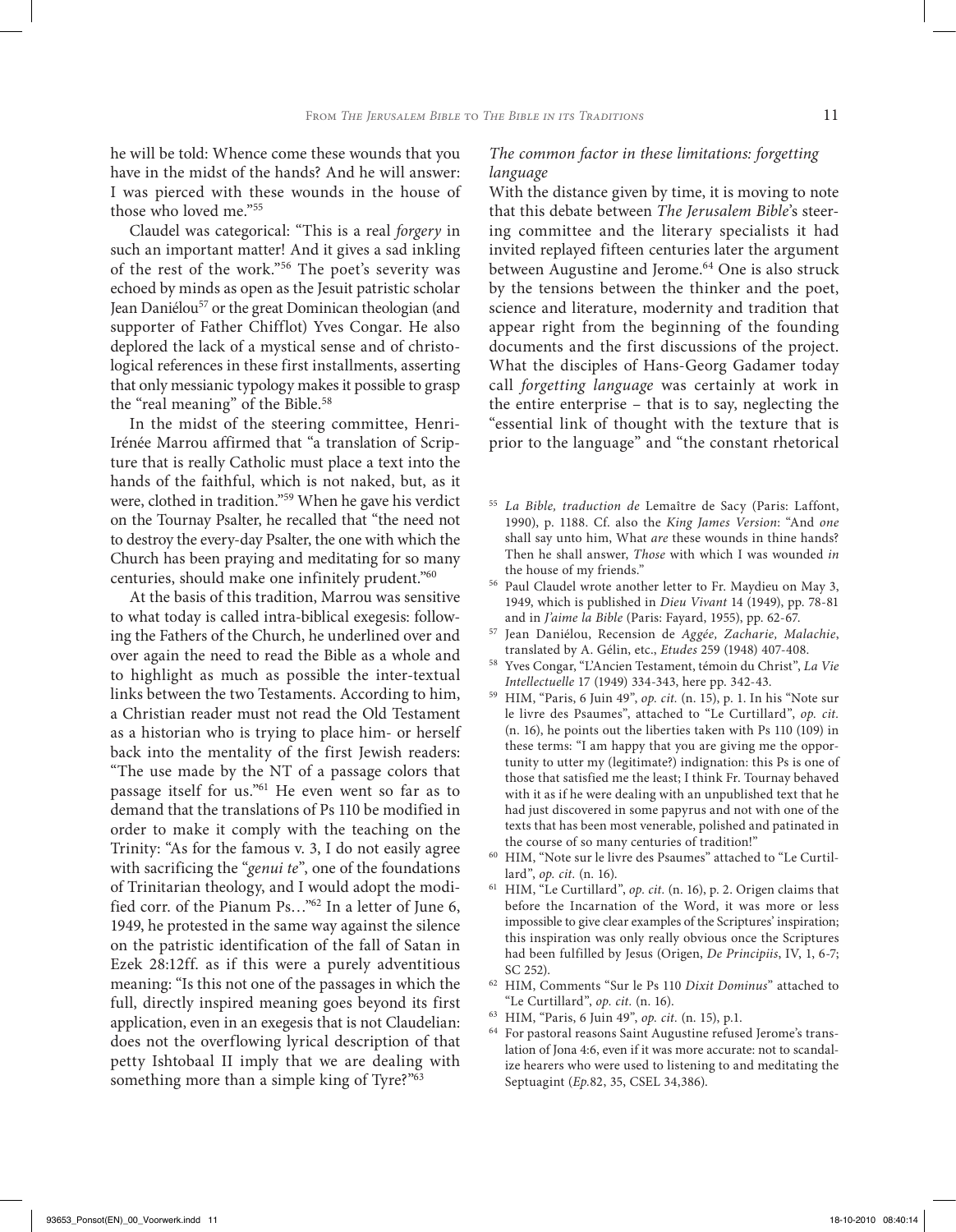incarnation of the meaning",<sup>65</sup> whence flows the need to be attentive to the interpretative tradition.

"What has been well conceived expresses itself clearly, and the words for saying it come easily"<sup>66</sup>... The culture of the Dominicans that was implied in the project was certainly neoclassical, inherited from the "humanities" and from the rhetoric classes of which the education system could still be proud at the time. Their vision of the word and of literary communication was somewhat conceptualized and idealist, overestimating the value of clarity and dissociating too much the "content" from the "form", the latter appearing to be accidental. This led to favoring the search for *the* literal meaning that was most often reduced to a reconstituted original meaning…

The traces of collaboration with the "good authors" recruited by the steering committee, which are preserved in the archives, confirm this tendency: quite obviously, the academics were listened to more than the poets, and the philosophers (Gilson) more than the literary specialists (Marrou). The Dominicans preferred the "scientific" attitude of the former to the "wise" vigilance of the latter.

The neoclassical orientation of the committee's director shows in the somewhat too clear distinction between form and meaning that is present in the first working documents. It can be felt in the choice of beautiful language that was made for the translation. It can be found in one of the goals demanded by Father Benoit for the work that was to be done: "to free [the reader] from asking for information which Holy Scripture did not intend to give or from being offended at the archaic and often outmoded garb with which its teachings are adorned."67 An annotation conceived as information or as a doctrinal commentary risked unduly distancing thought from language and meaning from its verbal support. The under-estimation of language shows in the theology of Scriptural inspiration, of which the same Father Benoit was one of the main artisans.<sup>68</sup> Influenced, as a good Dominican, by the treatise on prophecy in the *Summa of theology* of Saint Thomas Aquinas which was taken up by Leo XIII in the encyclical *Providentissimus*, 69 he remained fascinated by the psychological aspect of inspiration and attached himself almost exclusively to what we call today subjective inspiration. In order to come to agreement with Marrou, he would have had to reflect at greater length on the objective inspiration of the texts – an idea which was not yet studied much, even to our day.70

Thus, with the distance of time, it is possible to say that the hermeneutic situation of *The Jerusalem Bible* was paradoxical. Of course, the complexity of human authorities implicated in the divine authority of the Scriptures had been rediscovered – and that should have given a push to assigning a privileged place to the poetic and polyphonic dimension of the Bible as well as to giving all its weight to the history of the Scriptures' reception as condensed in Tradition. However, in the 1940s, the "linguistic turn" that Western thought was in the process of taking in the English-speaking world had not yet reached the European continent and still less biblical studies.

## **II. A Prehistory of** *The Bible in its Traditions*

## *The point of departure*

In September 1999, Father Claude Geffré, then director, organized a scientific conference at the École Biblique on the state of Catholic exegesis sixty years

- <sup>65</sup> Jean Grondin, "L'universalité de l'herméneutique et de la rhétorique: ses sources dans le passage de Platon à Augustin dans *Vérité et méthode*", *Revue internationale de philosophie*  54 (2000) 469-485, here p. 475. "Forgetting language" is a question that arises not only for metaphysicians and theologians, but also for biblical scholars. The Word of God is not a simple communication of ideas. It was especially with Paul Beauchamp that the exegetes really began to remember language: he liked to say that the Spirit can only be found if the letter is not avoided (see his treatment of the biblical personality as "between two" in P. Beauchamp, *Le Récit, la lettre et le corps: essais bibliques* [Cogitatio fidei 114; Paris: Cerf, 1982], especially chapter ii).
- 66 Nicolas Boileau (1636-1711), *Art poétique*, Song 1, verses 111- 112, quoted in N. Boileau, *Satires, Epîtres, Art poétique* (J.-P. Collinet [ed.], Paris: Poésie/Gallimard, 1985).
- <sup>67</sup> Benoit, "Jerusalem Bible", *op. cit.* (n. 10), p. 342.
- <sup>68</sup> Cf. P. Benoit, notes in P. Synave and P. Benoit (eds), *Thomas d'Aquin, Somme théologique* (Paris: Éditions de la Revue des Jeunes, 1947), pp. 286-293, 302-305; "L'inspiration" in A. Robert and A. Tricot (eds.), *Initiation biblique* (Paris: Desclée<sup>3</sup>, 1954) 6-45; "Note complémentaire sur l'inspiration", *Revue Biblique*  63 (1956) 416-422.
- <sup>69</sup> Cf. J. Burthchaell, *Catholic Theories of Biblical Inspritation since 1810: A Review and Critique* (Cambridge: University Press, 1969) 234-237.
- <sup>70</sup> Cf. François Martin, *Pour une théologie de la lettre: L'inspiration des Ecritures* (Cogitatio fidei 196; Paris: Cerf, 1996).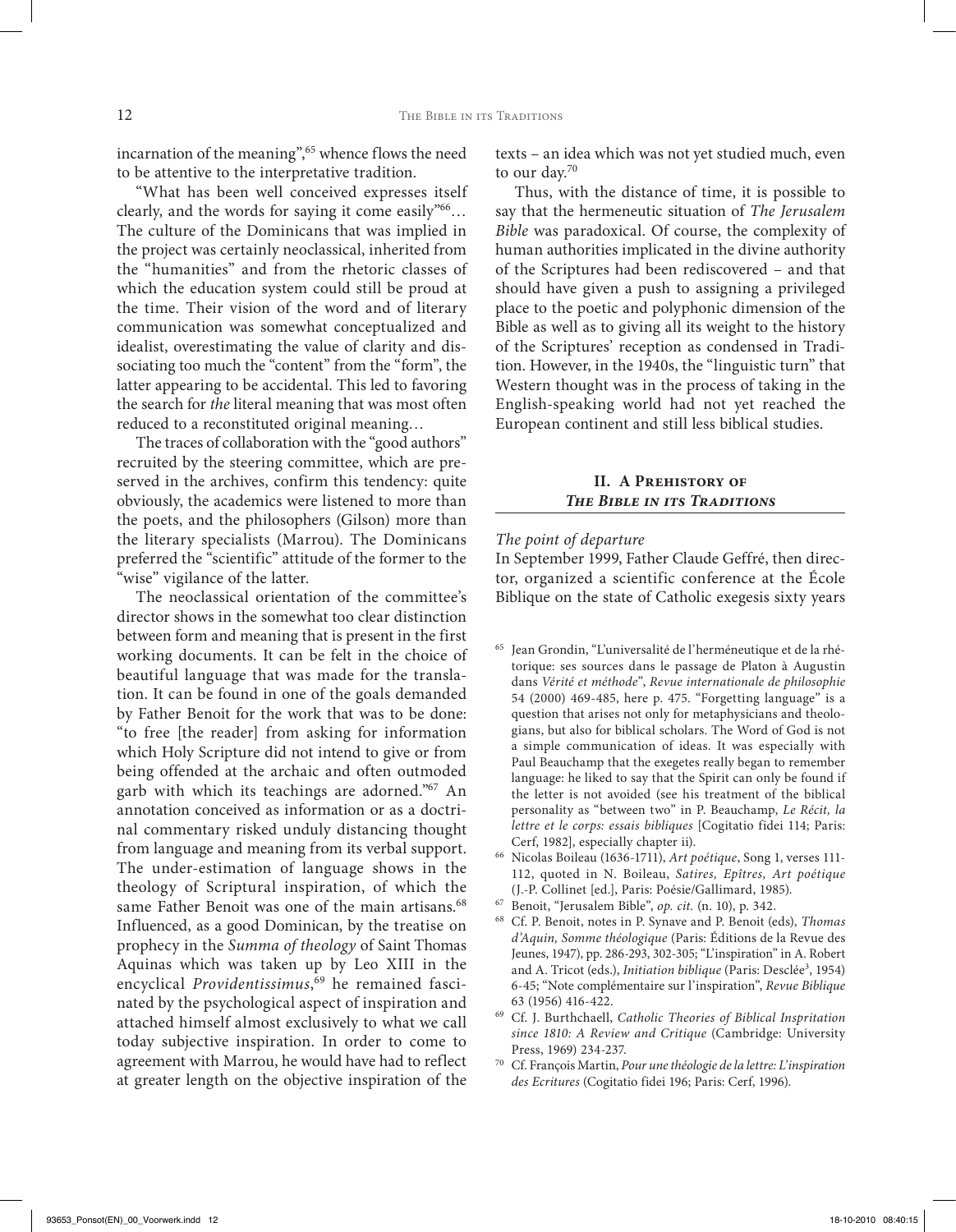after the death of Father Lagrange (1855-1938). During one of the sessions, the future of *The Jerusalem Bible*  was brought up. It had been revised in depth for its second edition and partially for the third edition. It could continue to be improved here and there as it was reprinted (that is the case at present).

However, it was becoming urgent to take into account the transformations in the very presentation of the Bible, which exegesis had undergone over the course of the last decades. The discovery of the Dead Sea scrolls made it obligatory to rethink the relationship between the ancient translations of the Bible, and it somewhat relativized the critical search for the original text. In addition, Dominique Barthélémy had underlined the development of *The Jerusalem Bible* as regards the establishment of the text, which over the course of the editions led the exegetes to greater humility. Whereas in 1956 the claim was made that their work gave access to the "true texts", already in 1973, "the viewpoint [had become] less ambitious": the Hebrew text was translated and the earlier classical translations were only used when necessary.71 Another step in the same direction was no doubt necessary.

Where archaeological remains were concerned, the work of the new Israeli archaeologists brought with it questions regarding not only the dating of the Pentateuch traditions that was normally accepted, but also the way the origin of Israel should be represented.

In addition, there was the renewal of contemporary hermeneutics, which in particular restored the place of the reader in defining the meaning of the text – and with this, the importance of reception history in the study of literary works. Exegesis could only benefit from these developments. It was now established that stating the history of Israel and putting traditions into writing in the present never ceased shedding its light and its interests on the past, which had to be kept alive and inspiring. Certainly, tradition could no longer be considered as a phenomenon that followed the writing; rather, it appeared more and more as a dynamic that accompanied it.

*Finally*, it was appropriate to rethink at depth the very model of editing the Bible, in particular in the Catholic context, which is so sensitive to the relationship between Scripture and Tradition, and this in the ecumenical spirit demanded by the rediscovery of the plural nature of the biblical text.

The tremendous success which was – and remains – that of *The Jerusalem Bible* thus opened up ample room for enriching the edition of the Bible. Without going from total-history to total-literature, it was necessary to give due place to revelation's linguistic conditioning throughout the Scriptures. For this, the biblical translators would have to make their own the freedom that modern and contemporary language has rediscovered in dialogue with the classical ideal (and no longer submitted to it). They would have to use that freedom not in order "to seize the Bible" by displaying originality at all costs, but on the contrary, to combine it with a constant concern for philological, exegetical and theological truth in order to be as faithful as possible to the linguistic, literary and poetic mediations of revelation used by the believing traditions. In other words, they should use their scientific knowledge in order to be witnesses of the kindness of the living God who left humanity a written trace of the passage of His Word.

The École Biblique thus undertook to open up a new project, the working title of which was at first "The Jerusalem Bible in its Traditions", before becoming more simply, "The Bible in its Traditions". In this context, the École organized and published a series of conferences on exegetical, theological and hermeneutic questions. These were at the same time opportunities for its professors to take up contact with colleagues from the entire world and to interest them in the scientific process that is in the pipeline.

## *The authority of Scripture (2000-2001)*

There were in fact two successive conferences, the proceedings of which were published in one single volume: *L'autorité de l'Ecriture.*<sup>72</sup> The aim was to clarify the relationship between scripture and tradition in the active sense of the two terms (tradition becomes scripture), then the relationship between Scripture and Tradition in the sense of commentary, of reception, of constituting a book that has authority. Interest would focus both on earlier days (the patristic centuries in which the Canon of the Scriptures finally emerged as well as the great theological

<sup>71</sup> Cf. Dominique Barthélémy, *Critique textuelle de l'Ancien Testament* (Fribourg: Editions Universitaires; Göttingen: Vandenhoeck & Ruprecht, 1986), vol. 2, p. 7.

<sup>72</sup> J.-M. Poffet (ed.), *L'autorité de l'Ecriture* (Lectio divina, hors série; Paris: Cerf, 2002).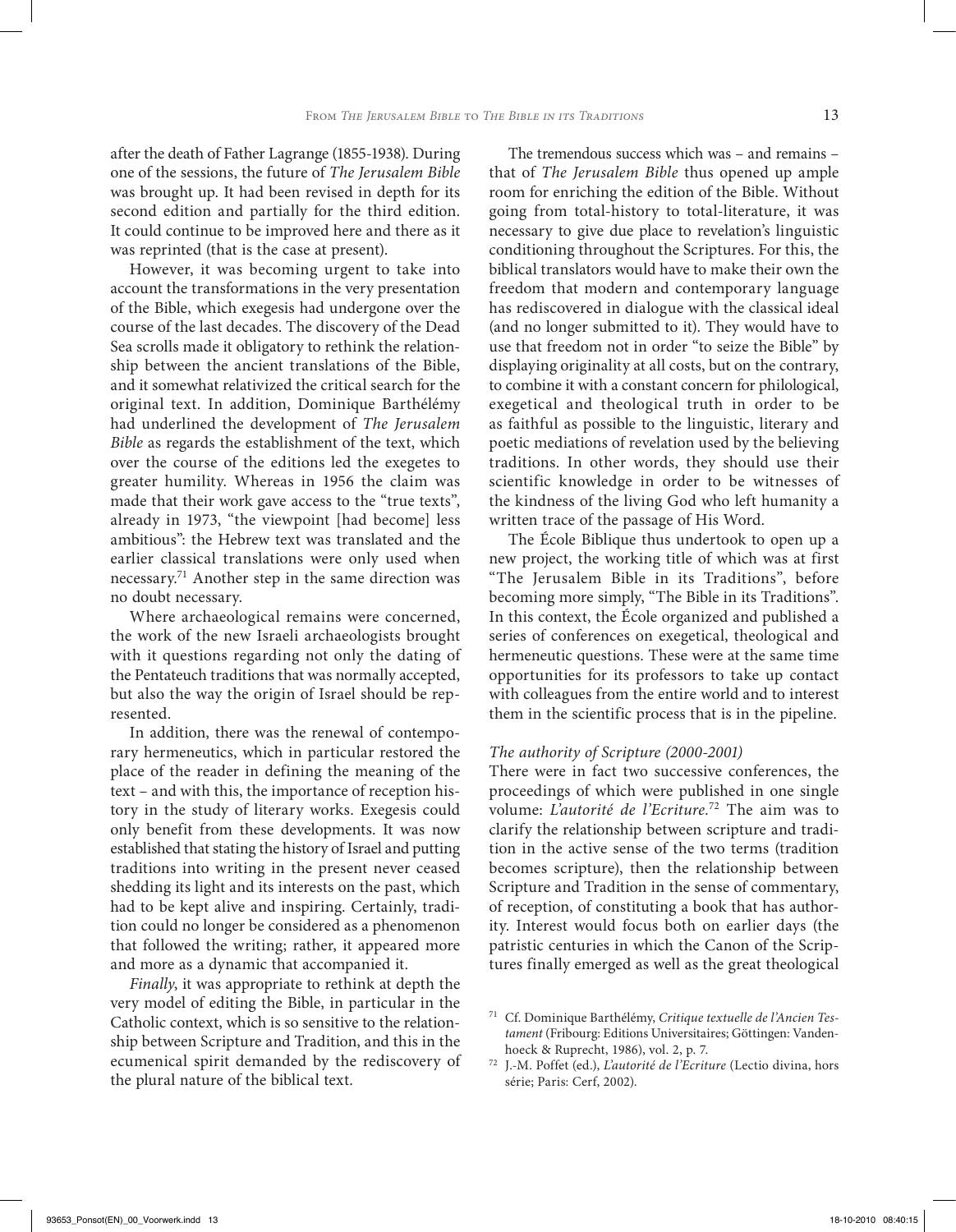commentaries) and right up to recent times (biblical and patristic renewal leading to the Second Vatican Council's Dogmatic Constitution *Dei Verbum*).

Scripture would prove itself to be more contemporary with Tradition than had been thought. Their relationship is based more on a real synergy than on a chronological succession of two entities that are foreign to one another. Orthodox tradition underlines the spiritual dynamic of this process, which is in no way static, does not confine itself to the text but wants to transmit a living Word, without forgetting that active tradition's ecclesial and liturgical dimension. While in its banal sense the word seems to evoke the past, tradition in fact restates in the present that past, in which it perceives seeds of the future. There is nothing surprising in the fact that Tradition and the Eucharistic liturgy are so closely linked (cf. 1 Cor 11 and 15).

The rediscovery of the ancient Church's various traditions lets another major component emerge: the plural is to be found not only on the side of tradition, but also on the side of the text itself. Interest in the Syriac tradition is founded on this perspective, as is the renewal of the study of the Septuagint and its impact on relations between the Massoretic text and the Greek texts of the Old Testament, and on their reception in the New. Kerygma and narratives are crystallized in and for diverse communities, and through their variants, the texts witness to the oneness of the christological event in the diversity of its reception.

## *The Bible, the Book and history (2005)*

On the occasion of the 150<sup>th</sup> anniversary of Fr. Lagrange's birth, the École Biblique organized another conference, which was echoed by a similar event in Toulouse.<sup>73</sup> This conference made it possible to perceive better the prophetic intuition of the founder of the École Biblique. For Fr. Lagrange tried to hold together profound historical information and a theological perspective inspired by the best in patristics and the teachings of Saint Thomas Aquinas. In his inaugural lecture on November 15, 1890, the founder of a School that was to be dedicated to the study of archeology and history began by praising at length the reading of the Fathers. At the end of the 19<sup>th</sup> century, he consciously dared to speak with an "almost excessive (zeal) for history", and he already foresaw that contemporary studies would underline that the Bible is not a data base but a story, a scripture, where multiple voices that are sometimes in tension with one another cross paths and respond to one another.

The concept of biblical history as well as the annotation and commentary cannot avoid being affected by this dimension. The theological or spiritual perspective does not depend on a simple post-redactional step; it is often part of the writing of the texts itself, including those that had been qualified as "historical". The consequence is clear: the point is not to choose between a historical-critical reading and a so-called spiritual reading of the texts, but rather to implement a hermeneutic that is adapted to texts which are rooted in history, inspired in the concrete way they were written, and inspiring through the tradition that accompanies them.

#### *The literal meaning (2007)*

Under these circumstances, what becomes of the "literal meaning" of Scripture, and more broadly, of the literal meaning of a text? The most recent conference that came together at the École in the context of "The Bible in its Traditions"74 brought specialists from many disciplines into dialogue with one another: literature of the ancient Orient, of the Old and New Testament, patristic and medieval readings, modern and contemporary literary reception of the Bible, in particular that of Paul Claudel, who dedicated a large part of his work to commenting Scripture and proved to be severe as regards the biblical criticism of his time.

To the extent that contemporary hermeneutics can restore the rights of theology in thinking about language, it could also make it possible to redefine the opposition between "literal meaning" and "spiritual meaning" by dropping the too simple equivalence of literal meaning with original historical meaning, which was fostered by modern scholars a short while ago. However, this should be done without

<sup>73</sup> J.-M. Poffet (ed.), *La Bible: le livre et l'histoire*. Actes des colloques de l'École biblique de Jérusalem et de l'Institut catholique de Toulouse (nov. 1005) pour le 150<sup>e</sup> anniversaire de la naissance du P. M.-J. Lagrange, o.p. (Cahiers de la Revue

<sup>&</sup>lt;sup>74</sup> O.-Th. Venard (ed)., *Le sens littéral des Ecritures*. Actes du colloque de l'École biblique et archéologique française de Jérusalem (novembre 1007) (Lectio divina, hors série; Paris: Cerf, 2009).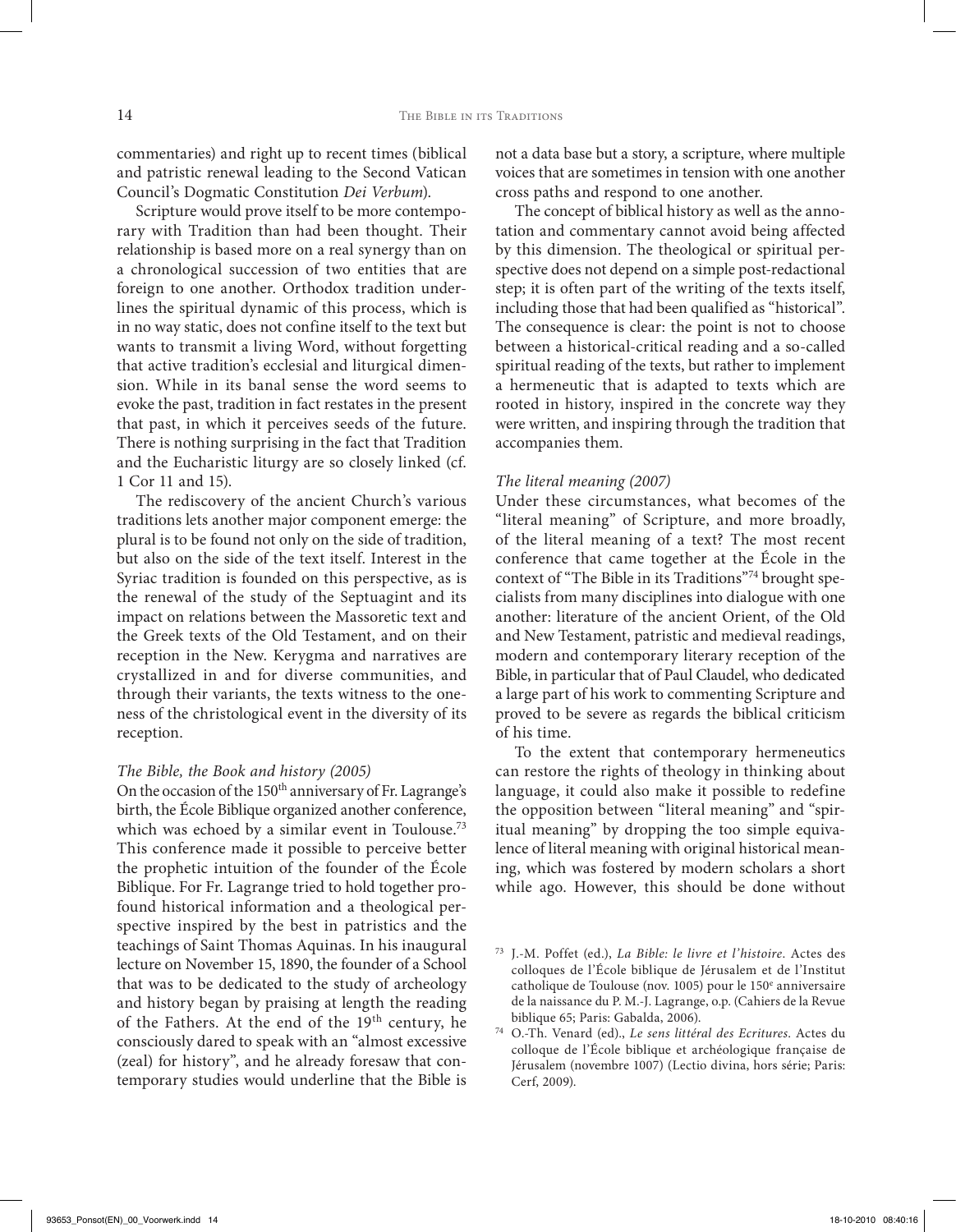tipping over into a too easy identification of the literal meaning with the game of undefined meaning that is fostered now by post-modern scholars. The rediscovery of the poetic, expressive and meta-literary functions of the word invites one to give the text's polysemy all its place, including in an exegesis that is concerned with the historical system of reference. Thus, the various possible approaches to Scripture must be envisaged in terms of complementarity and not of competition. Diversified annotation (bearing on the text, on the context and on the reception) should serve this plan.

## **2. A long period of gestation (1999-2009)**

## *Experimentation*

Parallel to this intense reflection, various experiments were carried out at the École Biblique, some of them in the form of courses and seminars, with a view to developing a model of editing the Bible that reflects the present state of biblical scholarship.

Several experiments in translation and annotation were tried. Etienne Nodet directed a small team that worked on the commentary to a Psalm and a pericope of the Letter to the Philippians. Justin Taylor was interested in the First Letter of Saint Peter. Christophe Rico and Jean-Michel Poffet started on a new translation of the Gospel according to Saint John.

The necessary working tools were created. J. Taylor defined the position of *The Bible in its Traditions*  in view of the texts that were to be translated. C. Rico and Olivier-Thomas Venard started a fundamental reflection on the literary nature of the Bible and the kind of translation that was desired. Marcel Sigrist together with O.-Th. Venard and E. Nodet developed the first elements in the annotation grid. The chapters that will follow in this volume are the result of all that work.

In 2004, O.-Th. Venard and Bieke Mahieu (a historian, student at the École, and project assistant) together with some twenty volunteer specialists (including patristic scholars, specialists in Jewish studies, theologians, literary specialists and art historians) launched the project in "life size", starting with the first gospel. Their work on the Passion according to Saint Matthew, which is in the process of being completed, made it possible to refine the techniques for collaboration, the annotation grid, the

literary genre of the various types of notes envisaged, as well as answering many detailed technical questions.

Towards the end of that period, the homage given to Dom Henry Wansbrough, the main artisan of the second edition of *The Jerusalem Bible* in English (*The New Jerusalem Bible*), was an opportunity to rediscover the archives of *La Bible de Jérusalem* at Le Cerf publishers in Paris and at the École in Jerusalem. That led to the pleasant surprise of seeing that the intellectual questions raised by *The Bible in its Traditions* were in a straight line with those debated at the outset of *The Jerusalem Bible*. As had been the desire since the beginning, the new project was really fulfilling the former one.

## *Publicity and recruiting collaborators*

As the instigator of *The Jerusalem Bible*, the publishing house of Le Cerf could not but be interested in *The Bible in its Traditions*. The Master of the Order of Preachers, Fr. Carlos Alfonso Aspiroz Costa said already in 2002 that he saw in it a project for the whole Order. In December of that same year, the directors of Le Cerf came to the École for a weekend of intense work. Two years later, on November 26, 2004, a meeting gathered together 26 possible collaborators at Le Cerf in Paris. The countries represented were Canada, Argentina, the United States, Belgium, Switzerland and the École Biblique of Jerusalem. By the end, those who took part were convinced that the project was important, but that carrying it out would not be easy. The next day, a smaller gathering came to the formal decision to create a "demonstration volume" which would bring together several drafts of various books in the biblical corpus. That was the starting point for this work.

The project is being made known to the ecclesiastical and to the academic worlds along parallel lines. The researchers of the École who are involved in the project present it in many institutional centers of study (monasteries and seminaries) where they are invited to teach. More formally, the Director of the École, J.-M. Poffet, has presented it in France (Paris, École Pratique des Hautes Etudes in 2003; the Congress of the French Catholic Association of Biblical Studies; the École Normale Supérieure), in Italy (International Pauline Congress at the Abbey of St. Paul-outside-the-Walls, Rome) and in Brazil and Argentina (Sao Paulo and Buenos Aires). J. Taylor